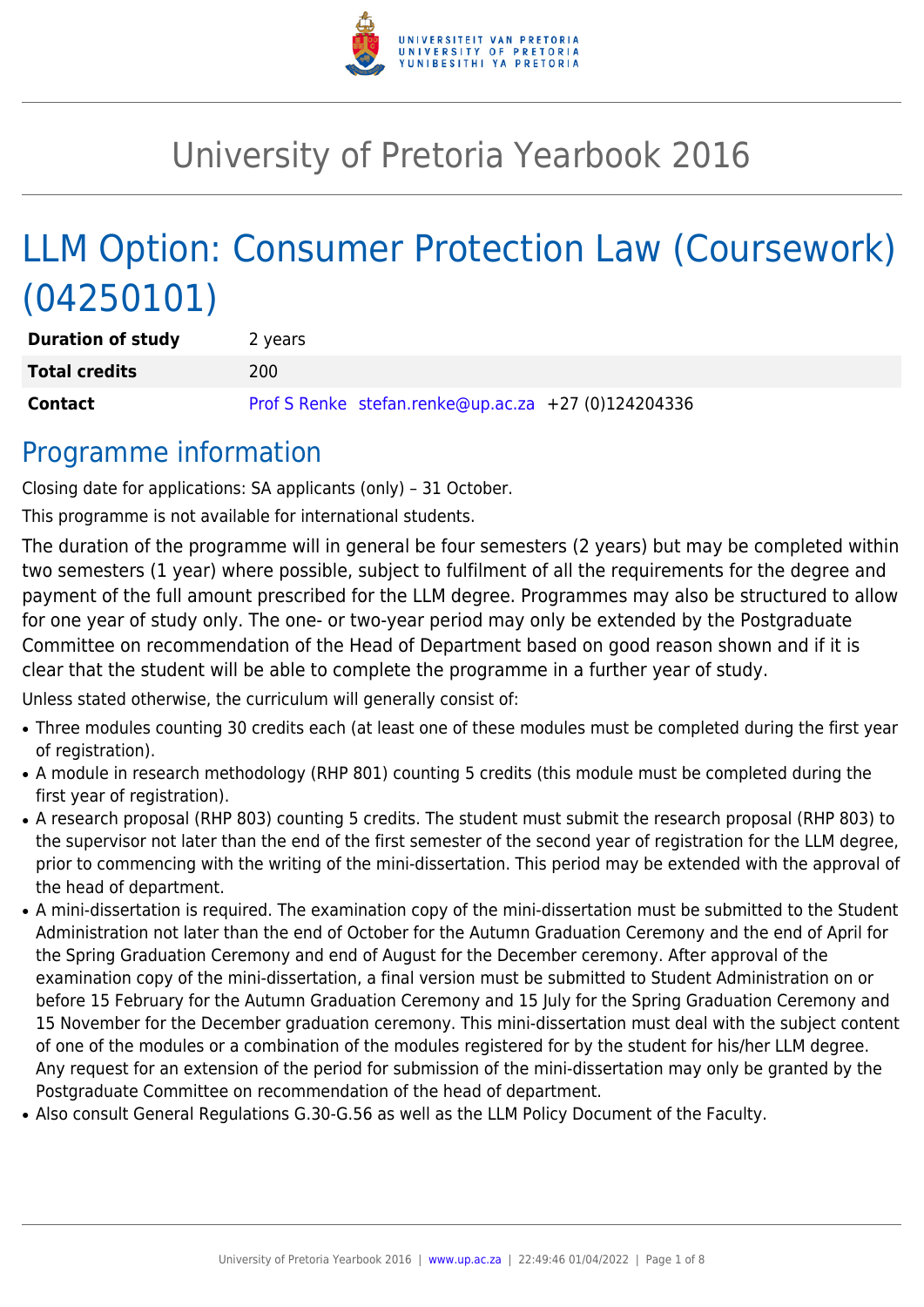

# Admission requirements

An LLB, BProc or equivalent qualification from a foreign university that allows the applicant entrance to the formal legal profession.

# Additional requirements

#### General admission requirements

In addition to an LLB, BProc or equivalent qualification from a foreign university that allows the applicant entrance to the formal legal profession, the following requirements are set for admission of a prospective student to the LLM Coursework programme:

A minimum average mark of 65% with respect to the prescribed final-year modules of the undergraduate programme is required for admission to an LLM coursework programme.

Where an average of below 65% is achieved, the student may be admitted on recommendation of the relevant head of department after consultation with the programme coordinator and consideration of other merits (eg relevant professional experience; the applicant's performance in undergraduate modules related to the particular LLM; the candidate's performance in independent research essays or similar components) and/or an admission examination.

Linguistic competence, primarily in English; foreign applicants who did not complete undergraduate studies through the medium of English must show proof of competence in English at a minimum average level of 6 out of 10 for IELTS or a minimum total score of 83 in TOEFL calculated as follows: reading 21, listening 17, speaking 23 and writing 22. In any other instance where there is doubt as to the English linguistic competence of an applicant, the Dean may require the same proof as prescribed for foreign applicants.

Foreign qualifications are subject to SAQA evaluation. (Some LLM coursework programmes or modules as indicated in the yearbook may only be available to students who hold a relevant South African legal qualification.)

Even though a student may comply with the above requirements, the Dean may, on the recommendation of the head of department presenting a specific degree or module, refuse to accept a prospective student for any LLM programme if such a student's performance in the chosen modules or field of study during undergraduate study was not satisfactory. Alternatively, the Dean could set additional requirements with a view to admission

An admission examination may also be required in respect of a particular programme or module.

Particular LLM programmes have additional selection criteria and deadlines specific to those programmes.

# Other programme-specific information

- 1. Some modules are not offered to students without a South African LLB or BProc degree
- 2. One of a specified list of modules may be substituted with any other LLM coursework module as recommended by the programme coordinator and approved by the head of department.
- 3. The mini-dissertation must comprise 13 000-15 000 words including footnotes but excluding the list of contents and the bibliography.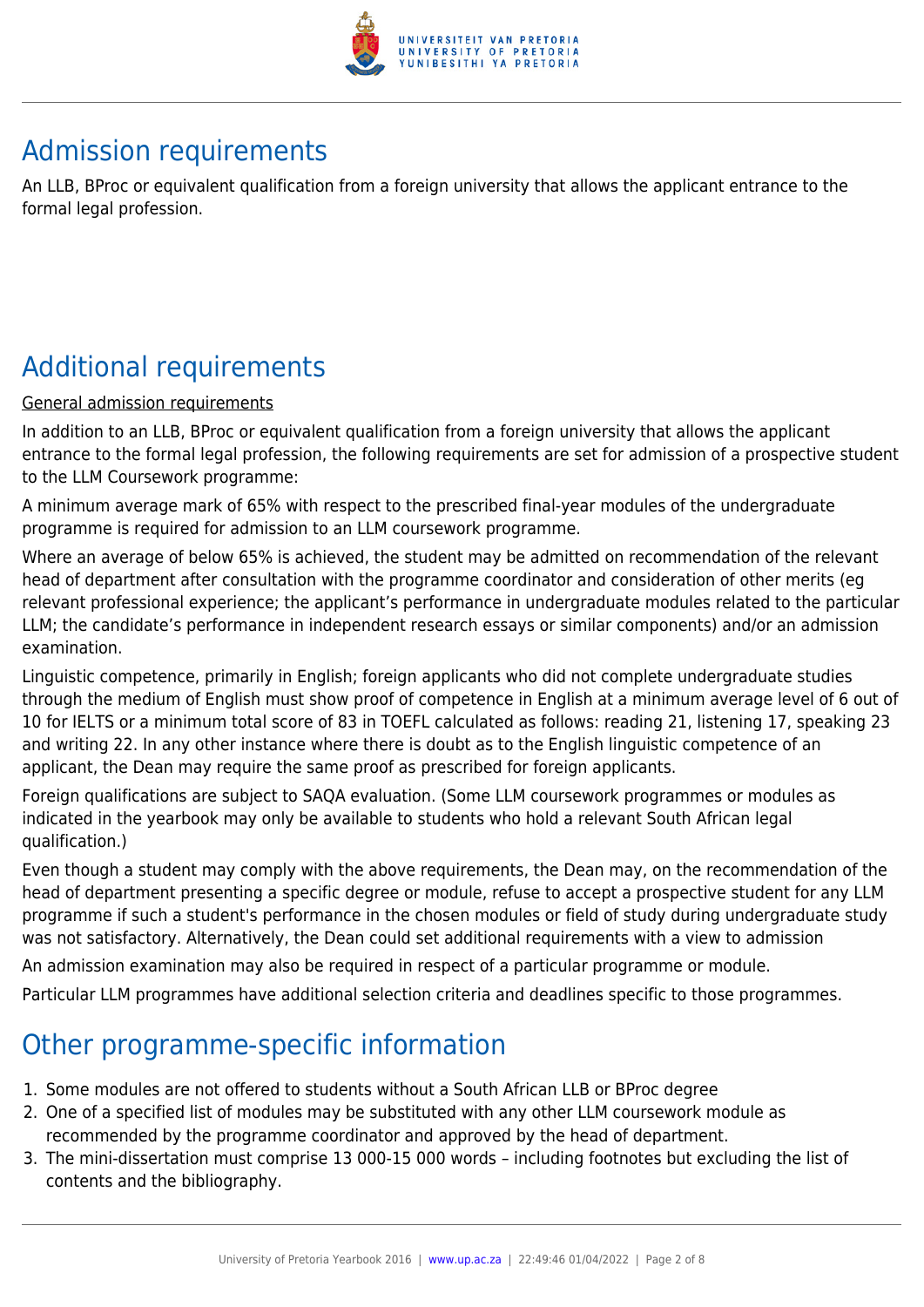

4. The following are the core modules for this degree but not all of them are offered every year. Please contact the faculty to find out which of these modules will be offered.

AML 802 Advanced consumer credit law (30 credits) AML 803 Advanced consumer protection (30 credits) AML 804 International consumer protection (30 credits)

# Examinations and pass requirements

In the event of having failed all modules during a particular year of study, a student will only be allowed to continue with his/her studies with the consent of the Postgraduate Committee. Although no supplementary examination will be granted with regard to LLM and MPhil modules, the General Regulations (Regulation G.12.3 and G.12.6) apply with regard to special and ancillary examinations.

## Research information

The relevant head of department must recommend a supervisor and title for a mini-dissertation and these must be approved by the Postgraduate Committee. The mini-dissertation must be assessed and finalised as set out in the Faculty Board-approved LLM Policy Document of the Faculty. Minidissertations, where required, must be submitted in the format determined by the supervisor and approved by the Postgraduate Committee. The supervisor may likewise and subject to the approval of the Postgraduate Committee also determine the research topic and the scope of the proposed research.

## Pass with distinction

For the degree to be awarded with distinction a student must obtain an average of at least 75% for all the coursework modules, as well as a minimum of 75% for the mini-dissertation. The modules must have been written for the first time.

# General information

### **Language policy**

The medium of instruction will be English. However, should circumstances allow it, an LLM module may be presented in Afrikaans. The Dean, in consultation with the relevant head of department, determines the language policy.

### **Period of registration**

At the commencement of a particular module students should be registered for that module and attend the lectures. Alternatively, the permission of the programme coordinator or head of the department should be obtained before a student may be allowed to follow a specific module in a another year of study.

### **Limiting of modules on offer in a particular academic year and availability to foreign students**

The Dean determines which modules will be presented each year, taking into consideration the availability of lecturing personnel, space and financial implications and/or other circumstances. The Dean may, on recommendation of the relevant head of department, determine the maximum number of registrations for a specific elective module in terms of the prescribed guidelines. The Dean may also, on recommendation of the relevant head of department, determine that a particular LLM module will not be offered where on the first day of lectures four or fewer students are registered for such module.

In the case of foreign students additional requirements may be set by the Dean and the modules available to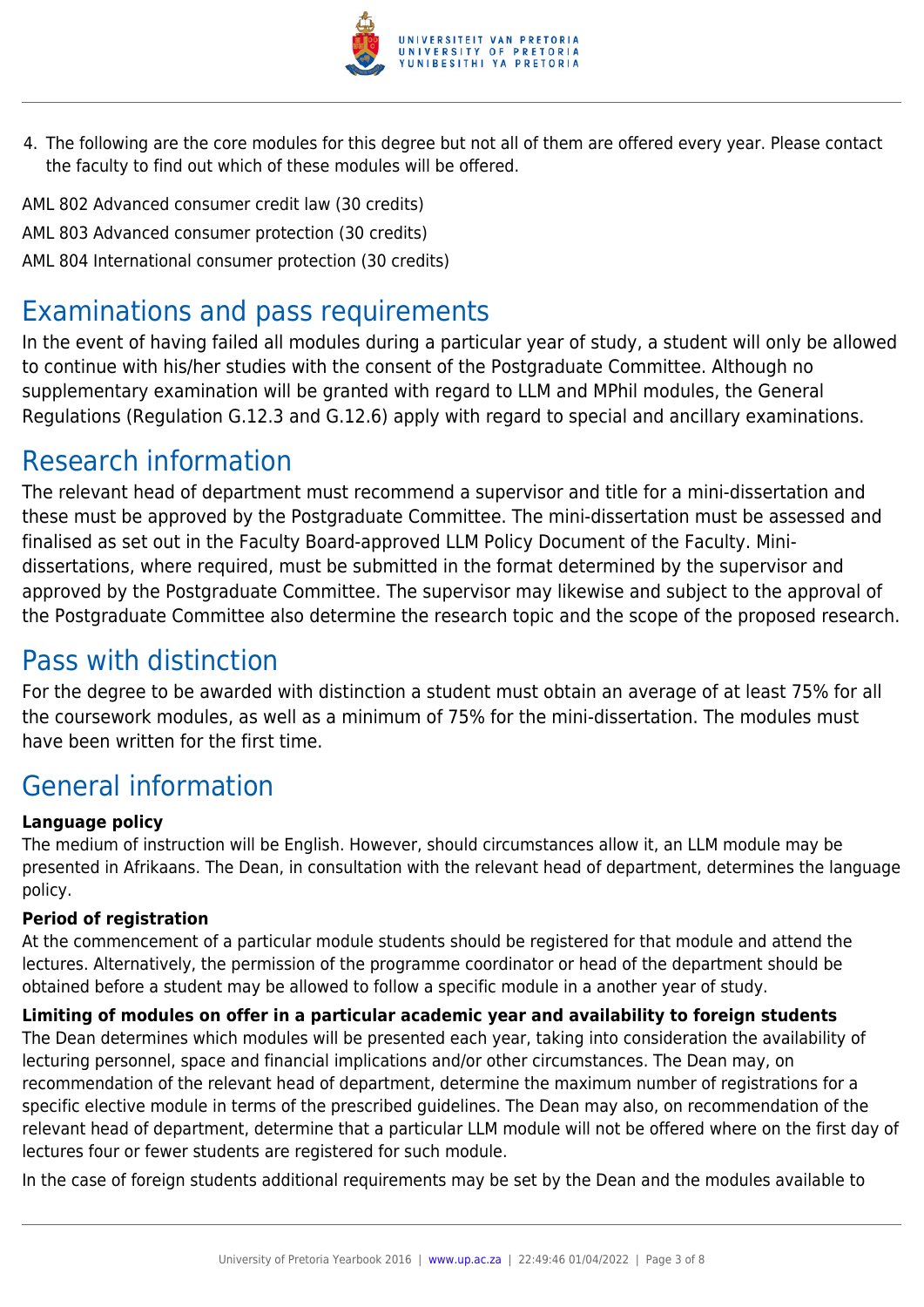

such students may also be limited.

#### **Replacement of modules**

The Dean may, on recommendation of the relevant Head of Department, allow a student to replace one prescribed LLM module for a particular master's programme with another LLM module where such an exception is not otherwise permitted, on condition that good cause is shown why such an exception is required.

#### **Credit for modules completed at another institution**

The Dean may, on the recommendation of the relevant head of department, credit a student for a maximum of two modules completed at another institution on condition that it complies with the requirements of this Faculty. Where such modules do not bear the same titles as modules offered at this Faculty, modules with substantially the same content as determined by the relevant head of department may be granted credit in their place, or where, in the absence of such closely related modules, modules that are still relevant within the broad ambit of a specific LLM degree may be granted credit under special codes for the purposes of such a degree. Additional requirements may also be set before any such module will be granted credit in order to ensure compliance with the requirements of this Faculty.

#### **Credit for non-legal components**

In order to qualify for an LLM degree with non-legal components, the specific degree can at most include one non-legal module of the prescribed number of modules from a related field, and with the special permission from the Faculty Board.

Note that credit will not be given for modules which form part of another degree where the student has already complied with the requirements of such a degree. This rule is also applicable in instances where the student is currently also registered for another degree.

#### **Re-registration for modules**

A student may not register more than twice for the same module. In order to pass a module the student must obtain a final mark of 50%.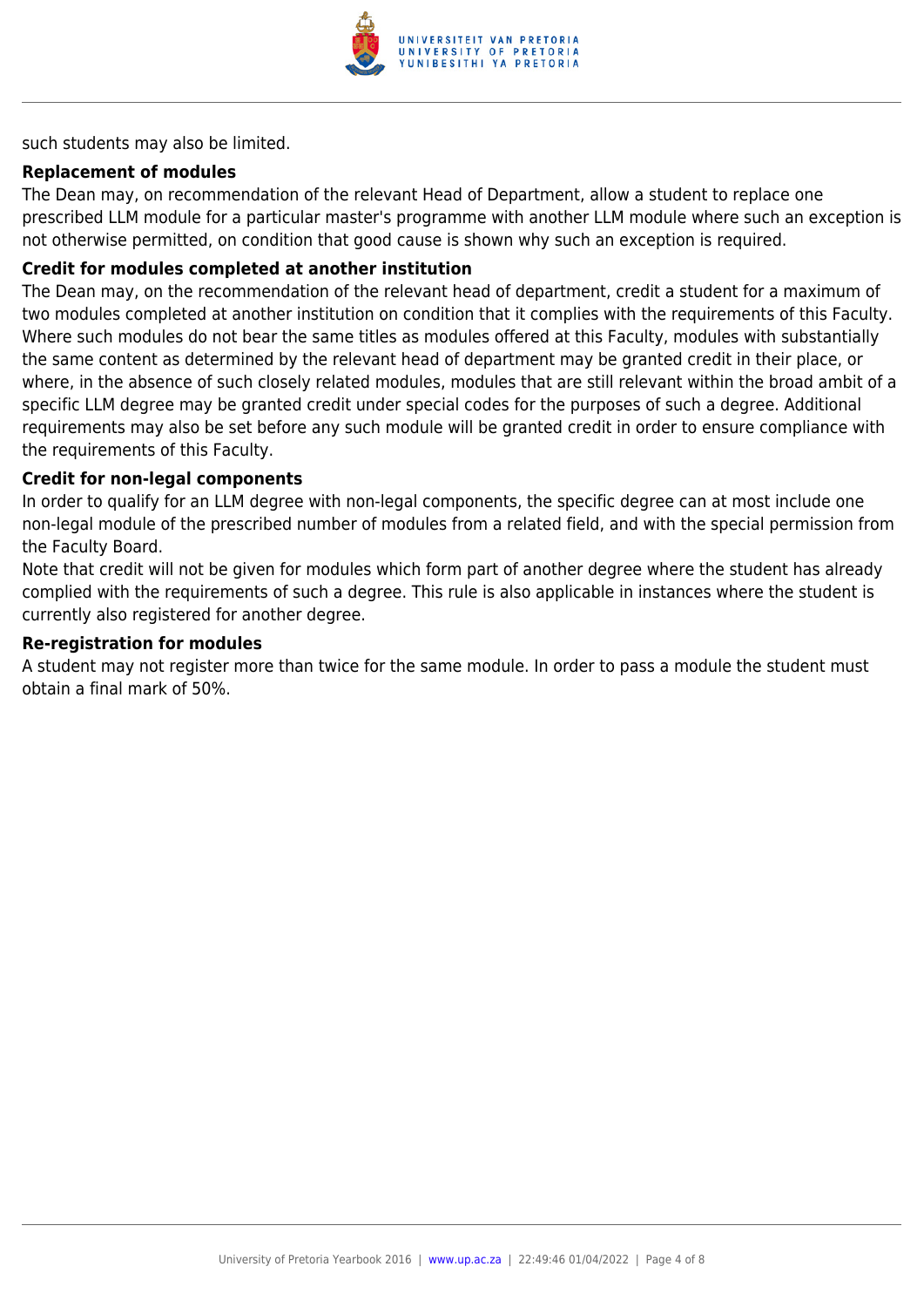

# Curriculum: Year 1

**Minimum credits: 100**

### **Fundamental modules**

#### **Research methodology 801 (RHP 801)**

| <b>Module credits</b>         | 5.00                     |
|-------------------------------|--------------------------|
| <b>Prerequisites</b>          | No prerequisites.        |
| <b>Contact time</b>           | 8 seminars               |
| <b>Language of tuition</b>    | English                  |
| <b>Academic organisation</b>  | Jurisprudence            |
| <b>Period of presentation</b> | Semester 1 or Semester 2 |
|                               |                          |

#### **Module content**

- (a) Planning and organising a research project
- (b) Drafting a research proposal: Hypotheses and research question
- (c) Theory in research and methodological approaches to legal research
- (d) Language
- (e) Citation and ethics of citation
- (f) Drafting of chapters and presentation

### **Core modules**

#### **Advanced consumer credit law 802 (AML 802)**

| <b>Module credits</b>         | 30.00               |
|-------------------------------|---------------------|
| <b>Prerequisites</b>          | No prerequisites.   |
| <b>Contact time</b>           | 2 lectures per week |
| <b>Language of tuition</b>    | English             |
| <b>Academic organisation</b>  | Mercantile Law      |
| <b>Period of presentation</b> | Semester 1          |
|                               |                     |

#### **Module content**

An advanced study in consumer credit law.

#### **Advanced consumer protection 803 (AML 803)**

| <b>Module credits</b>        | 30.00               |
|------------------------------|---------------------|
| <b>Prerequisites</b>         | No prerequisites.   |
| <b>Contact time</b>          | 2 lectures per week |
| <b>Language of tuition</b>   | English             |
| <b>Academic organisation</b> | Mercantile Law      |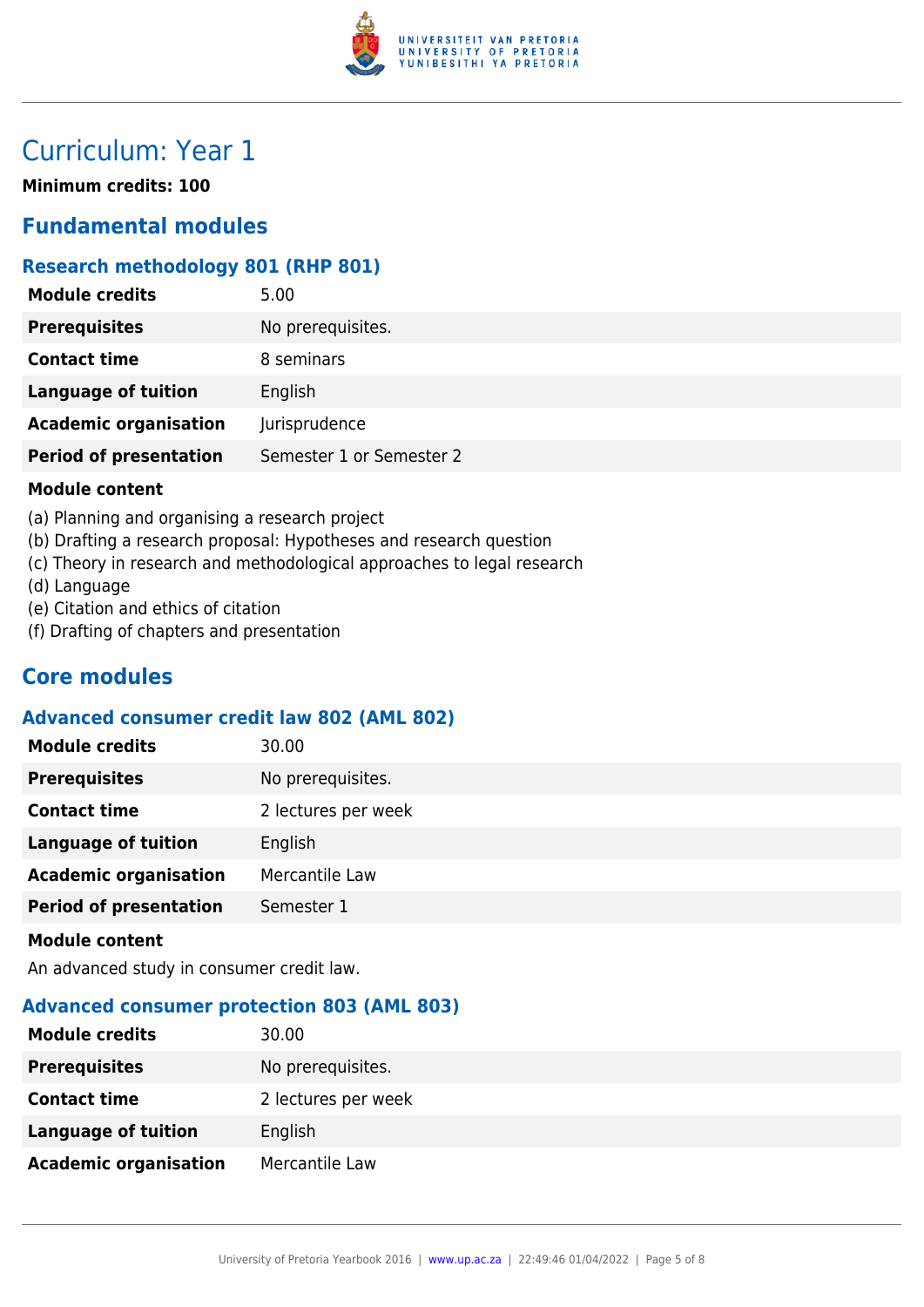

**Period of presentation** Semester 1

#### **Module content**

An advanced study in consumer protection law.

#### **International consumer protection 804 (AML 804)**

| <b>Module credits</b>         | 30.00               |
|-------------------------------|---------------------|
| <b>Prerequisites</b>          | No prerequisites.   |
| <b>Contact time</b>           | 2 lectures per week |
| <b>Language of tuition</b>    | English             |
| <b>Academic organisation</b>  | Mercantile Law      |
| <b>Period of presentation</b> | Semester 2          |
|                               |                     |

#### **Module content**

An advanced study in international consumer protection.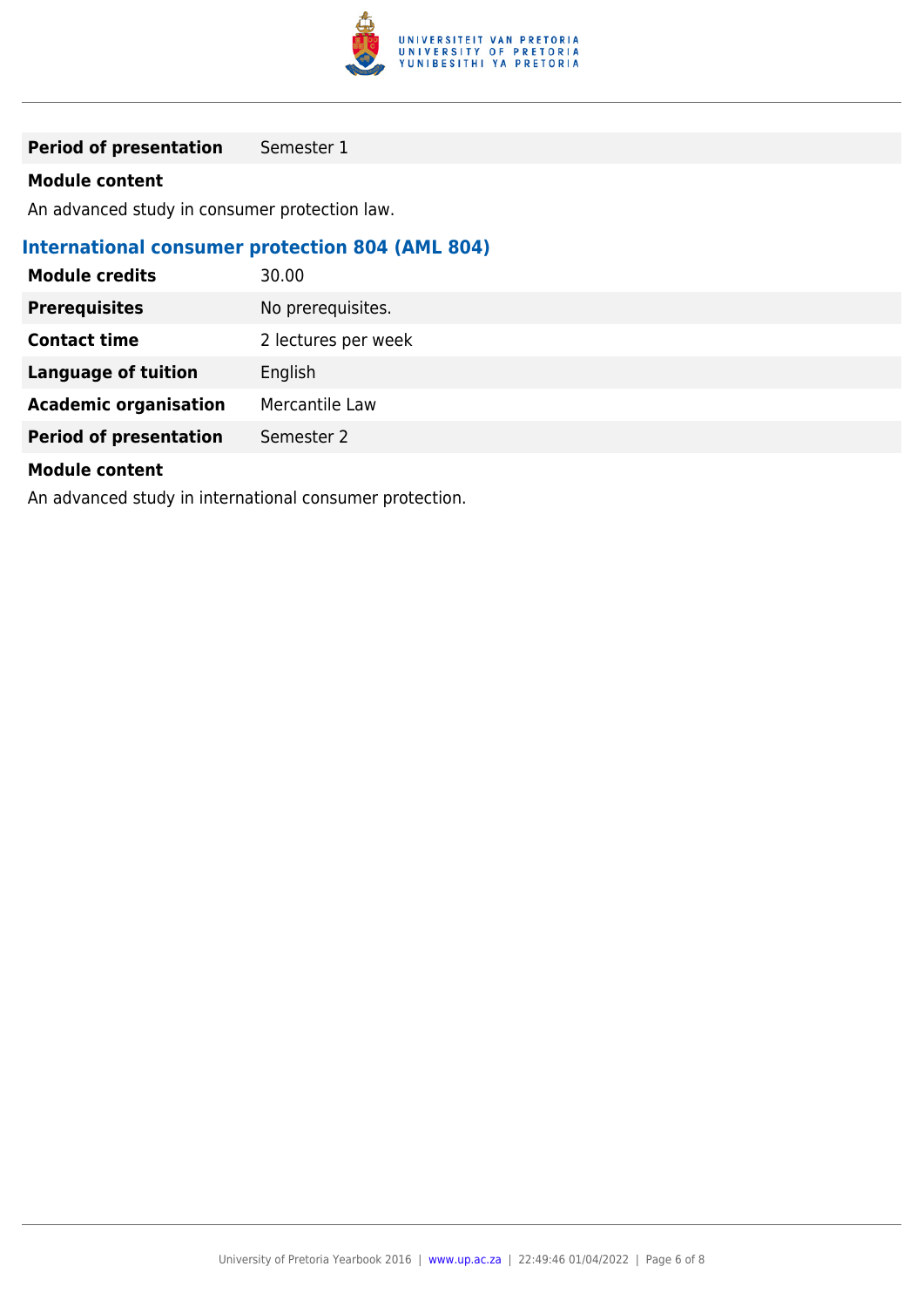

### Curriculum: Final year

**Minimum credits: 100**

### **Core modules**

#### **Mini-dissertation 800 (MND 800)**

| <b>Module credits</b>         | 100.00              |
|-------------------------------|---------------------|
| <b>Prerequisites</b>          | RHP 801 and RHP 803 |
| Language of tuition           | Double Medium       |
| <b>Academic organisation</b>  | Law Dean's Office   |
| <b>Period of presentation</b> | Year                |

#### **Module content**

(a) The student must submit a research proposal during his/her first year of registration for the LLM degree to the supervisor prior to commencing with the writing of the mini-dissertation.

(b) A mini-dissertation (MND 800) of 13 000 to 15 000 words inclusive of footnotes but excluding the list of contents and the bibliography, is required. The mini-dissertation must be submitted to the supervisor not later than August of the second year of registration for the LLM programme. The mini-dissertation must deal with the subject content of one of the modules or a combination of the modules registered for by the student for his/her LLM degree. Any request for an extension of the period for submission of the mini-dissertation may only be granted by the Dean on recommendation of the LLM Committee

#### **Research proposal 803 (RHP 803)**

| <b>Module credits</b>         | 5.00              |
|-------------------------------|-------------------|
| <b>Prerequisites</b>          | No prerequisites. |
| Language of tuition           | Double Medium     |
| <b>Academic organisation</b>  | Law Dean's Office |
| <b>Period of presentation</b> | Year              |

#### **Module content**

Development and presentation of a research proposal. (A research proposal must be submitted to the supervisor and accepted in the first semester of the second year of study before the student will be allowed to register for the mini-dissertation.)

#### **Advanced consumer credit law 802 (AML 802)**

| <b>Module credits</b>         | 30.00               |
|-------------------------------|---------------------|
| <b>Prerequisites</b>          | No prerequisites.   |
| <b>Contact time</b>           | 2 lectures per week |
| <b>Language of tuition</b>    | English             |
| <b>Academic organisation</b>  | Mercantile Law      |
| <b>Period of presentation</b> | Semester 1          |